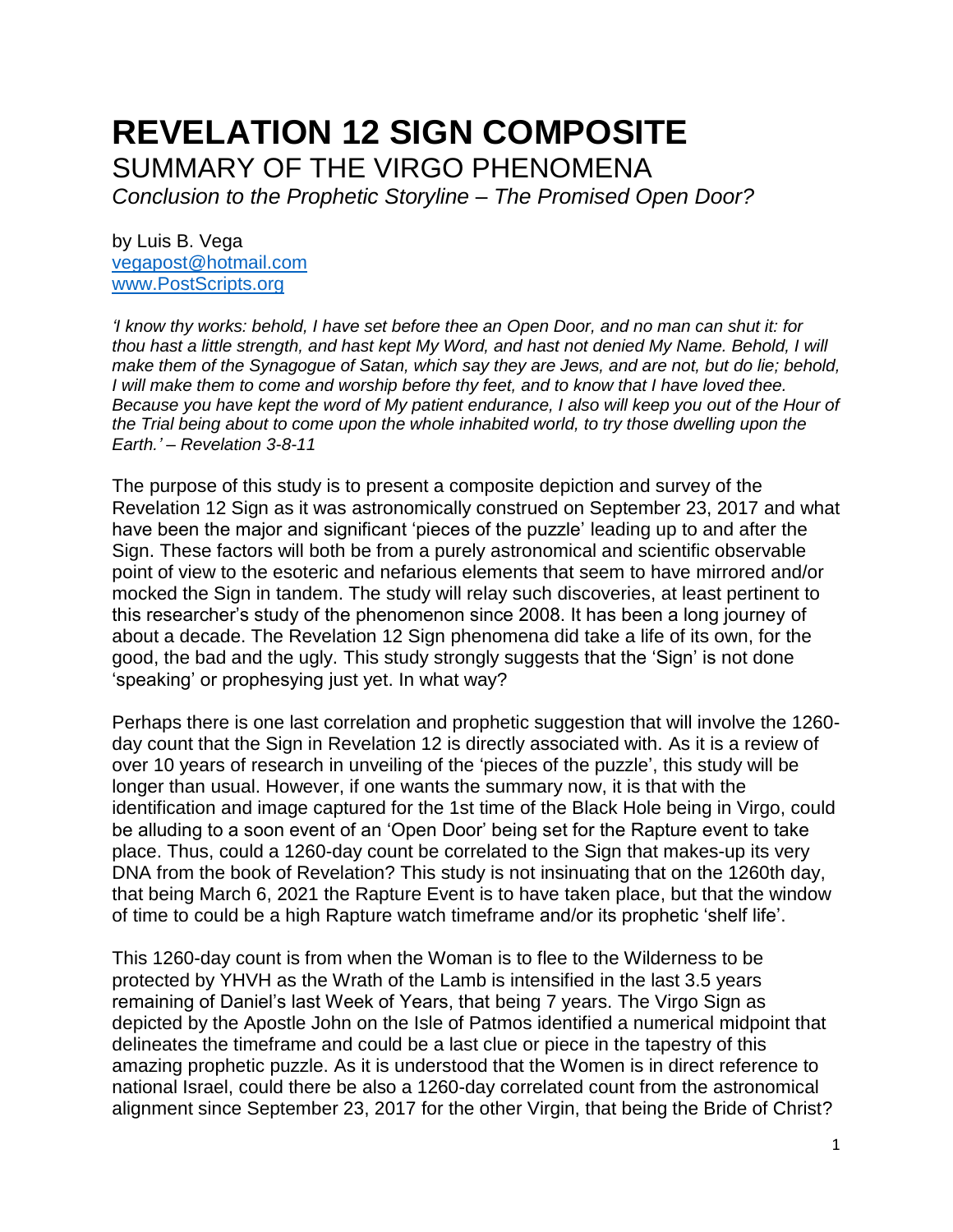# **A Retrospect**

As noted, this end date is March 6, 2021. Is it prophetically significant? Perhaps in some way not realized now. One thing is for sure, the Revelation 12 Sign did wake-up 100s if not hundreds of 1000's of people from all over the world, both within and with-out the Watcher Christian community. Many took note that were also nominally curious people as well as those that were not. Then there were and are still those opposed to such methods of rendering and interpreting such Signs. One would agree that this Revelation 12 Sign, astronomically configured to depict the Sign illustrated in the Bible has been a Sign for this Last Generation in the Last Hour of prophecy that is pertinent to both 'Virgins', that being the Bride of Christ and Israel. As the Sign did have a 'Rapture' component, this was the primary cause for hope and the sensationalism in part. Perhaps such a Sign could then be attributed as an overlapping prophetic layer ascribed to being a possible Sign to the Church Body as it is foremost to Israel.

Consider that at no other time since the Church began on Pentecost, when it fully came that that such a Sign has been given and would be so pertinent and able to be discerned by modern instrumentation. One is of the opinion that since 1948 with the rebirth of Israel as a sovereign state among the Nations of the world is what has been the time marker of the concluding prophecies, as it pertains to the conclusion of the Church Age and the transference of the Commission back to Israel. It is understood that per Ezekiel, this 'Israel' would be brought back in unbelief and still is under the judgment of YHVH for rejecting Jesus as the Messiah. This is precisely the need for the 70th Week of Years per Daniel. As Pastor J.D. Farag states, 'the aim of the 7-year Tribulation is for the salvation of the Jewish Nation.' It is a time that Jesus Christ will deal with Israel's hardness of Heart, spiritual blindness and unbelief, etc.

One would agree with such a simplistic rendering of the coming course of Biblical prophecy pertinent to Israel, but what about the Bride of Christ? And what has become of the Revelation 12 Sign since? Many falsely hoped that the Rapture of the Bride of Christ would have occurred on that September 23, 2017 date. Many pushed this narrative and introduced even other doctrines that were suspect in interpreting such an astronomical Sign and even questionable Biblical doctrine. Although it was 'hipped-up', it caused sensationalism that brought the best and worst of the Watcher Community and those critical of it. On one hand, there were the throngs that had 'etching ears' that wanted this narrative of a rapture to occur and venerated its proponents.

This occurred without proper discernment and expository of Scripture. Such missed and violated the protocols of how to interpret what a 'Sign' was/is to say and/or represent; something that was to come later. Then on the other hand, it gave ammunition to rightly criticize those opposed to Christianity, such Signs and their methods of interpretation. A 'Sign' is not the event itself but points to a pending and/or future event. This was the case with the Revelation Sign that this researcher still believes is one of the most amazing and profound Signs given and provided to the Church, Israel and the Nations to heed its warnings. The point of this study is to suggest that the Revelation 12 Sign is not done 'speaking' or prophesying just yet. The various pieces of the puzzle have gradually revealed its storyline, it seems. However, such a Sign also has a shelf life.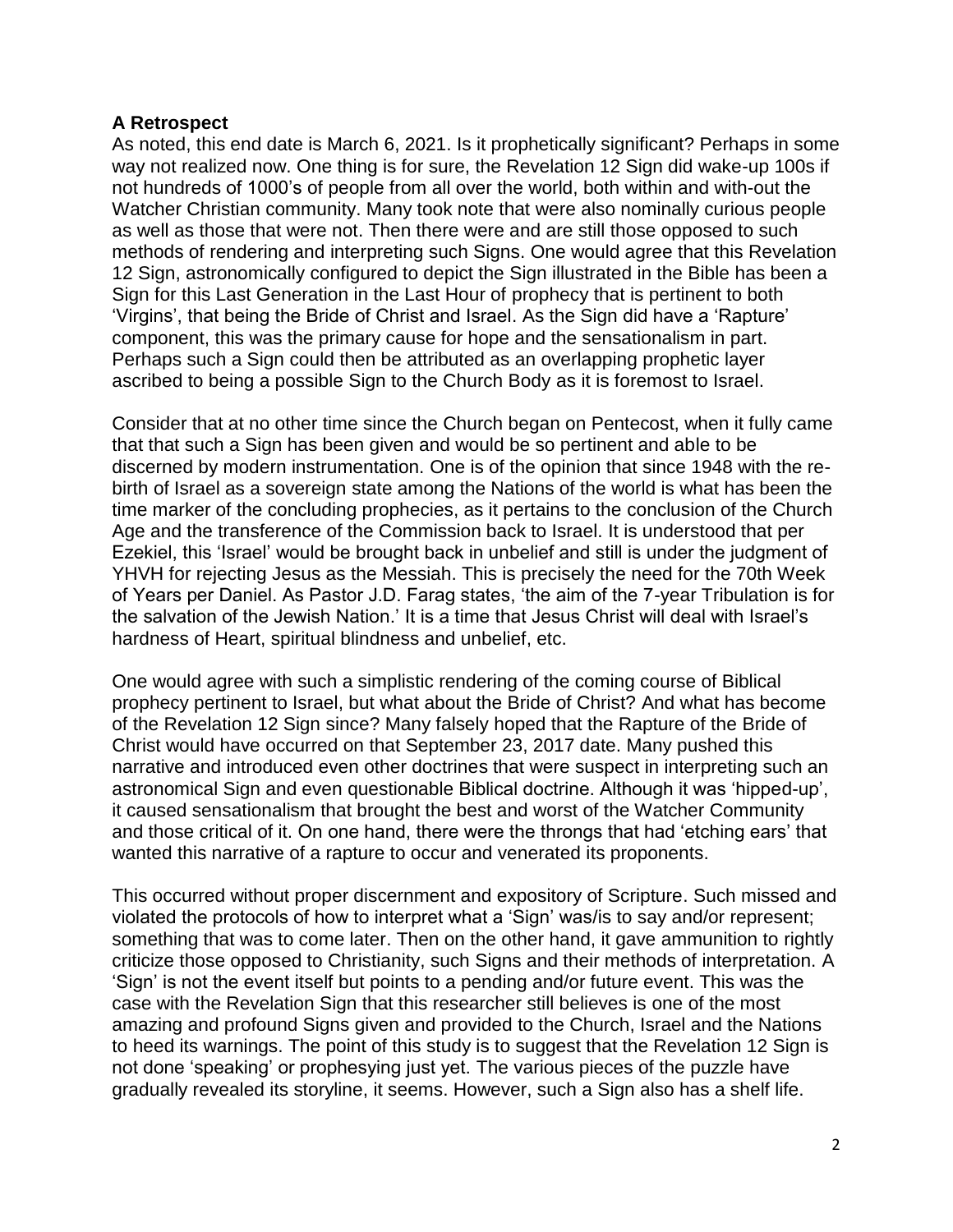# **The Purpose of a Prophetic Sign**

Based on a decade-long research, one can see that the unfolding of the 'Sign' was and is an amazing tapestry that YHVH was revealed and has been revealing much like a puzzle with pieces having been put together to make the Sign or picture come alive and discern what is to come about from it. The pieces of the puzzle for this phenomenon came from every walk of life and perspective which was one of the best attributes of such an endeavor as the Sign was not given to anyone to 'own' it or glory in it although in part, the converse was one of the negative aspects of the unveiling of this amazing Sign. One is still of the belief and persuasion that this Revelation 12 Sign was and is significant in terms of disclosing how close the end of the Church Age is and how close the Rapture is for the Bride of Christ, as perhaps the last facet is the 'Open Door'.

Was it any wonder that the Sign, astronomically came to be during the period where the convergence of key prophetic milestones occurred? Some milestones were the Jubilee anniversary of the liberation of Jerusalem from the Muslims. Then there was the 70th year anniversary of Israel's birth in 2018, which in the Jewish calendar reckoning of time, the Sign was in the same year 5778. Then there was the re-dedication of the Altar of Sacrifice in 2018 that had not occurred since the destruction of the Temple and Altar in 70 AD, exactly 1,948 years and 444 days out. The 70th year correlated to the Babylonian Captivity also as a parallel of the same Altar of Sacrifice that was then also re-dedicated to have the 2nd Temple start construction a year later. So where is the Sign at prophetically? What is the next 'piece' and what is it saying 'prophetically' now?

Since September 24, 2017, most if not all of the proponents of the Rapture, at that time and those supporting such a narrative pretty much went silent and dark. A few resurfaced to give the Sign some possible last cardiac arrest procedures. It was and is a good lesson in realizing that Biblical Prophecy is of YHVH and not of one's now interpretation. The aim of all Biblical prophecy is to glorify and testify of Jesus. Such clues and the interpretation of them belong solely to Christ Jesus. It is He that dispenses with the interpretation, if permitted. Nonetheless, the Revelation 12 Sign was given foremost to the Apostle John for Israel. Although it may be viewed as encrypted and fluid in terms of interpretation, one can have a measure of hope and assurance that Jesus is likewise divulging such a mystery to His Body as possible overlays exist.

This is especially true for the final hour, as the Sign is perhaps a closing queue of a coming conclusion of the Church Age or Commission and the restart of Israel's. It seems that the Church Body has been placed on notice that the Church Age is about to conclude and the promised 'Open Door' is now about to be opened next as the Black Hole may have alluded to. Thus, this study will be a composite of the various pieces of the puzzle that at least were presented all along the decade-long research. Many in earnest wanted and want to figure-out not for one's self glory or popularity but for the Church Body to realize. It must take heed accordingly especially knowing that with each passing year now, how important it is to be looking up and looking out. The 'pieces of the puzzle' presented in this study are what one came to observe and of those that were contributed that appeared to be the most significant. Then, based on the latest piece, the Black Hole that is deemed relevant, one will extrapolate a possible interpretation.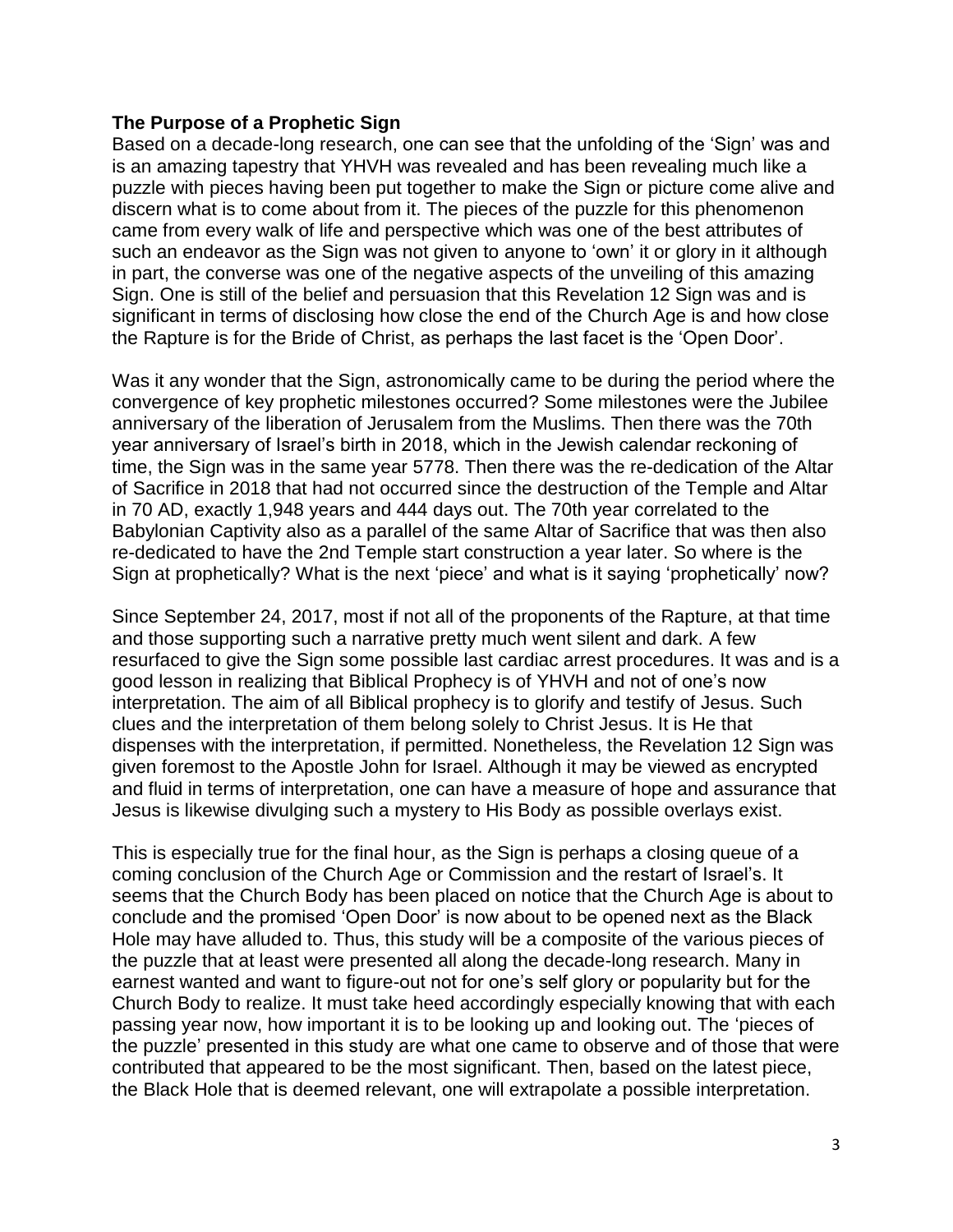# **The Coming Open Door?**

What is this latest relevant puzzle piece of the Revelation 12 Sign? As noted, it is the picture taken for the first time in human history of a Black Hole (Messier 87) and by a female scientist no less. And where was it taken? In Virgo. Can it be any more clearer that the Revelation 12 Sign is perhaps saying, 'hey, I'm not done yet, do not forget me, I am still speaking, still prophesying'. What is astonishing about where and when this identification of the Black Hole occurred is very interesting. Some will no doubt dismiss the place and time as being non-consequential nor pertinent to the Revelation 12 Sign array of the 'pieces of the puzzle'. However, consider this. The Virgo constellation depicts the Maiden on her side, slanted along the Ecliptic of her entire body form. In every depiction of her outline and/or line configuration, she is having a gaze or look toward her right shoulder or facing up and away from the Ecliptic. What is the correlation here with the Black Hole?

The Black Hole is directly in front of her gaze or face as if the Black Hole or 'Door' opened right in front of her. It is as if it was placed and 'opened' just for her to see and perhaps 'enter' through like the Philadelphian Promise? Is it any wonder why one of Virgo's main Stars is called Porrima? This name means the Star of Prophecy and as in a Hero or Heroin in this case. With such a backdrop and foundation to go by, the following will be presented in summary of the Biblical and astronomical association that rendered the Sign and was ascribed to be an astronomical anomaly that has come to be known as the Revelation 12 Sign. The Revelation 12 Sign first gets its legitimacy, astronomically from Genesis 37 in how it was Joseph that had the vision given by YHVH of how he was as the 'Virgo' in that the 12 Stars were his brothers bowing down to him and how the Sun and the Moon, depicting his father and mother also.

This sets that stage for a legitimate Biblical direct correlation that suggests Virgo is indeed Israel or Jacob and how there will truly be a 'Time of Jacob's Trouble' to come. It is this Woman flees to the Wilderness for protection as the Man Child is raptured up to Heaven beforehand. In which case, there is that 1260-day code. It is also from Genesis where Balaam foretold that from Jacob a 'Star' would arise and be the Scepter, as a Branch, i.e., the Star of Spica in Virgo to rule the world one day. This is the 'Branch', the Messiah that come from Israel and from a Virgin what herself would be a Sign to Israel. For this researcher, the Revelation 12 Sign began around 2008 when investigating the 'Google Cover-up' of the blocked-out patch of space in the constellation of Virgo.

Various charts and articles were subsequently published to this affect and many videos were made of it. This apparent depiction of a 'Red Dragon' in Virgo seemed to suggest the Revelation 12 Sign, as it had such components. The Red Dragon anomaly was only able to be seen in the infrared spectrum, etc. Then later on, other 'piece of the puzzle' came into focus as it was studied to later see the patterns of the moon cycles and Blood Moons that occurred near it. It was the time during the 2014-15 period where the Tetrad Blood Moon phenomena also took a life of its own. How the 2014-15 Tetrad was tied to the Revelation 12 Sign was that from April 13, 2014 to the end of September 23, 2017 date was exactly 1260 days. Thus, perhaps there is still a mirrored 1260-day count to consider and anticipate of how long the prophetic shelf-life was or is to be.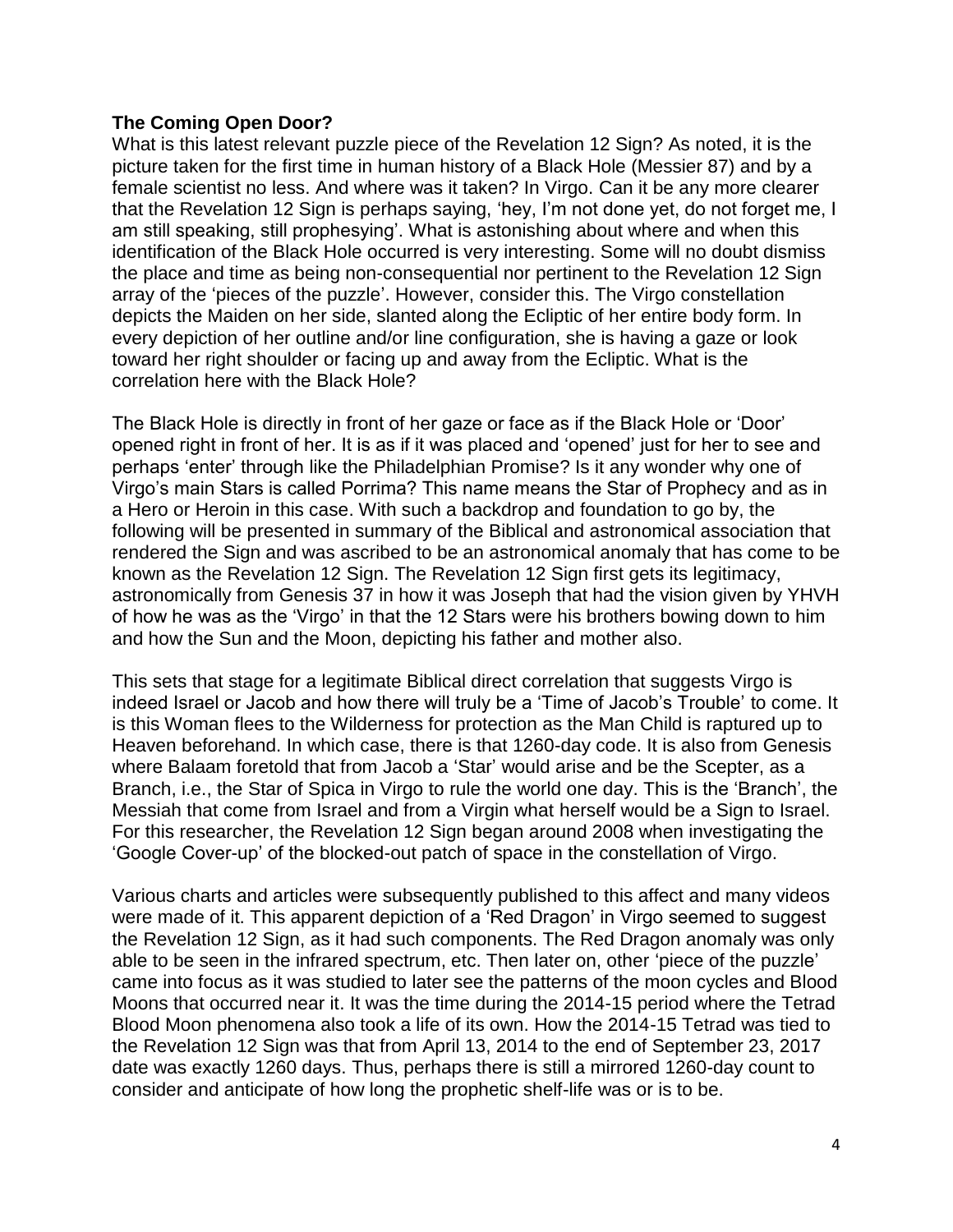# **Astronomical Aspects**

Then there was the assertion that the 3 planet alignment of Mercury, Mars and Venus in Leo depicted a matching line-up as are the Pyramids of Giza and in the order of size and angle to the Sphynx. Astonishing, the line leading up to the Sphynx also correlated to an overlay of the 3 pyramids with the 3 planets and how the positioning of the Sphynx then correlated dead-center in the heart area of Leo when superimposed. Then as the September 23, 2017 date approached, the actual 3 Pyramids of Giza directly aligned to the astronomical composition of the Sign in particular with Leo and the 3 planets, which was amazing and a confirmation of sorts. Of what? The Sign and its various stages of 'unveilings' and/or occurrences are on schedule as they were designed to render. What could have this meant or still mean?

Based on the studies, it would appear that the Pyramids are indeed a 'time clock' and thus the Revelation 12 Sign was and is synchronized to the mystery and purpose of the Pyramids and the Sphynx. Is it any coincidence that the Sphynx is a composite of Virgo and Leo, the beginning of the Mazzaroth with Virgo and ending with Leo? Is thus the Revelation 12 Sign suggesting a coming conclusion and beginning to an Age, a transference? Perhaps the transference from the Church Age by way of the Rapture of the Bride, a Virgin too back to national Israel. Then there was the discovery of the Comet 67p that was dubbed the Jubilee Comet as the last time it appeared was in 1967. Thus, that precisely on September 23, 2017 it signified the liberation of Jerusalem, that was like a captured Maiden that in 1967 was liberated. More astonishing was that this comet was the first in human history to have a probe land on it.

Thereafter, back to the Red Dragon anomaly in the Google Cover-Up phenomena. It was identified that the major Stars in that quadrant happen to have the numerical designation of 666 to them. This was clearly another clue that the association with the Red Dragon was none other than that of the 'Beast' of Revelation 12. It is a typology of Lucifer at war now but with Israel and the Tribulation Saints to come. It is and will be in direct war and confrontation during the Tribulation Period as it seeks to devour and destroy the Woman and those that have the Testimony of Jesus during that time. Then there was the discovery by a contributor to the Revelation 12 Sign community of the Conception Comet. It was observed that this comet come from Cancer but that for nearly 2000 years, it really did not move into Leo until around the year 2000.

From that point, it catapulted through Leo and in a span of 1 year. It seemed to 'shoot' out of Leo's loins and directly traverse through Virgo's 'Womb', as it were to 'impregnate' her. From that point on, the comet regressed to its prior pattern as it began. Coincidence? Not likely. Why it was called the Conception Commit was because around 9 months later is when the planet Jupiter came into this region of Virgo deemed the 'Womb' area. Now this researcher had always insisted that Jupiter was actually 'birthed' on September 9, 2017 and not the 23rd. This and other peculiarities were noted but not well received as the prevailing narrative took over. The subsequent observation was that from the Great American Solar Eclipse of August 21, 2017 to the Revelation 12 Sign was exactly 33 days and it suggested an ominous esoteric association of a coming 'division' of America. This came to be true, politically, socially, religiously to this day.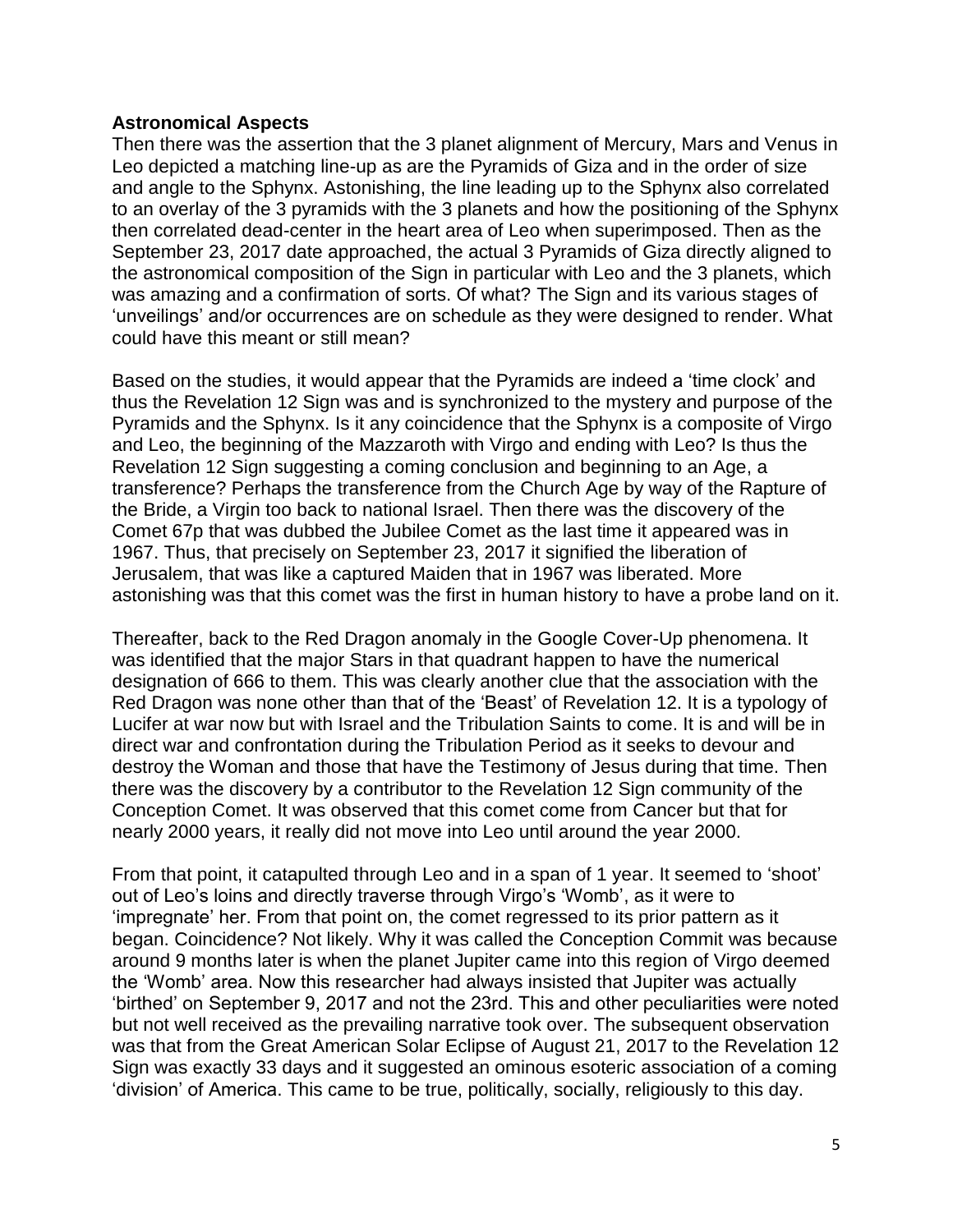# **Luciferian Parodies**

Then amazingly on the exact day of the September 23, 2017 configuration, there was the Space X Dragon pod that passed the Celestial Equator that happens to bisect Virgo of all places in the Universe. The logo of the Space X was a Dragon with out-stretched wings as directed in Revelation 12 just west of the constellation in front of her. Was this a case of reality imitating art, as they say or the other way around? Also, the International Space Station flew by within that same timeframe. Were these 2 fly-bys a mere coincidence? All these astronomical-related occurrence happened in the span from around 2008 to 2017, to the very day as it has been presented. And all these have been 'pieces of the puzzle' that were tangible, legitimate and observable. As to their interpretation and inference, sure that is up for debate as they were and still are.

However, the following are the 'pieces of the puzzle' that come from the esoteric, and realm of the Luciferian kind. How so? Realize that as many dismissed the Sign as nonsense, coming from both within and without the Church Body, the Luciferian cabal were taking note and taking the Sign seriously enough to have presented the following pieces to the puzzle that also came alongside the discernment achieved by those watching and studying the Sign. The first inference of the Revelation 12 Sign being significant came in 2006 with the block-buster movie of the Da Vinci Code with Tom Hanks. Towards the end of the movie, a clue was taken from the tomb of Sir Isaac Newton and a projection was obtained that showed a planetary alignment. Which one? The Revelation 12 Sign. This was the hidden 'code' of the entire movie.

Many ask, how can the Enemy, the Luciferians that run Hollywood, the Media, the Banks, Universities and Government know or foreknow in most cases more than Followers and Disciples of Jesus? It is embarrassing and shameful as such should be at the forefront of Biblical discernment of knowing the times and knowing what to do like the Sons of Issachar. To a degree the Luciferians are using Predictive Programing as they are Fallen Angels that have a superior handle of the psychology of Humanity. Perhaps such are allowed a peek into what is just ahead or they can sense it and they themselves can and do put the pieces of YHVH's prophetic puzzle together also. Then in February of 2017, the year of the Sign saw some amazing and bizarre Satanic rituals such as the Grammy Awards. In this case, Beyoncé dressed-up in a glittering 'starry' gown as 'Queen' of Heaven with a 'Sun' Crown and was actually pregnant.

They choreographed a session in which 24 women were subject to this Queen who then reclined at the edge of the stage on a chair. Well, what of it? Consider that the angle was the same as that of the Virgo Sign from the Ecliptic, exactly. She was in a chair in a depiction with her out-stretched hand exactly as the Virgo outline figure of the constellation is configured. Coincidence? Not likely. Consider also that the 24 Elders do represent the Bride of Christ, enthroned and seated in judgment as Jesus then takes the Scroll. He then is to pronounce the Seal Judgments upon the inhabitants of the Earth as alluded to the Philadelphian Church. At this seating, the Bride of Christ will be Queen now vindicated and enthroned. It is Jesus' Last Will and Testament being read and the Title Deed of the Land being executed of what is decreed; vengeance and wrath. The point? This event presupposes the Rapture having taken place beforehand.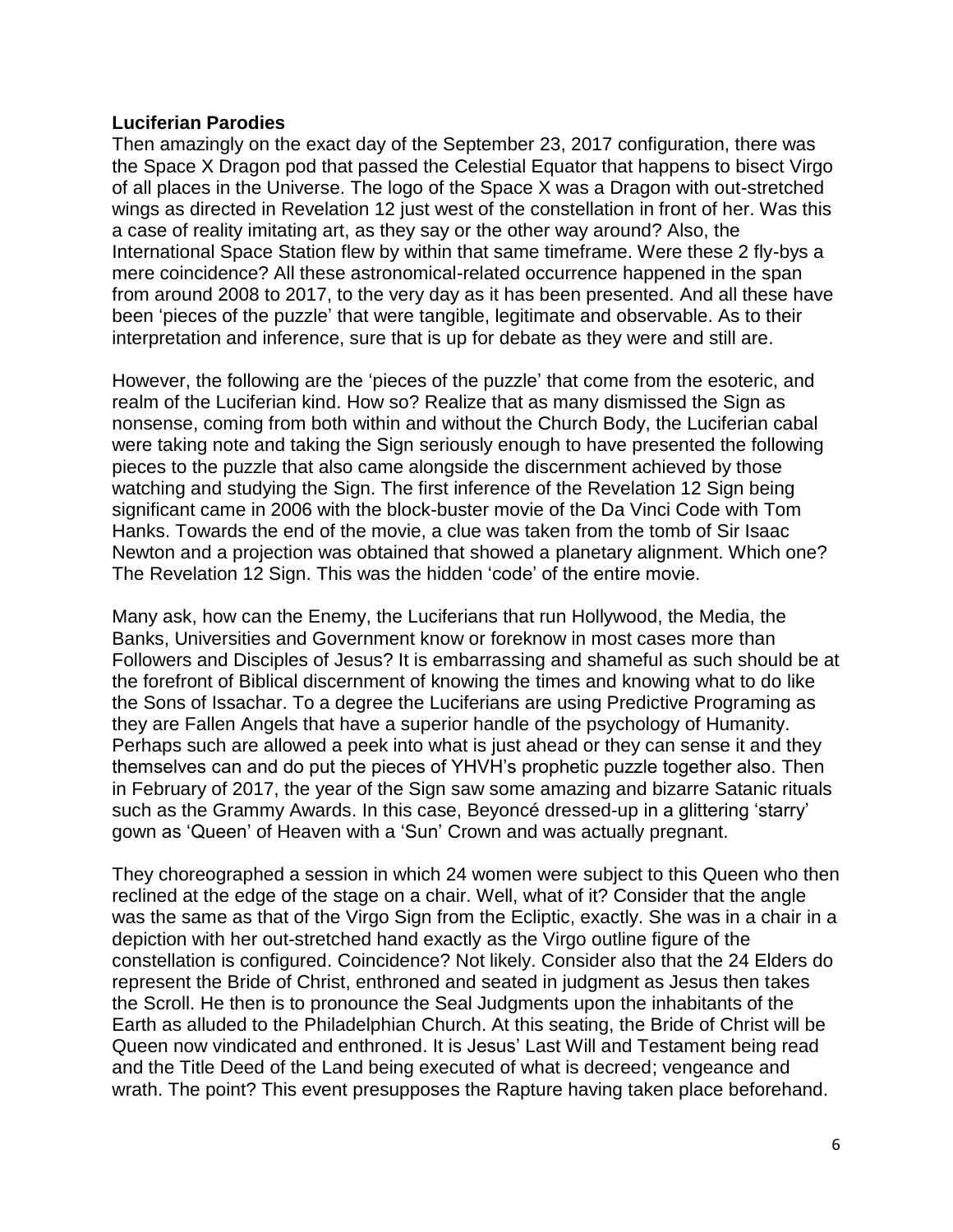# **The Story Line of Virgo**

Then in March, there was the release of the old 1990s Disney classic of The Beauty and the Beast. Was it also coincidence to have been released in 2017, the year the Sign of a Beast, Leo interfaced with a Maiden, Virgo? In this movie rendition, it was made by real actors and in one of the main posters, they are both looking opposite of each other just as is Leo with Virgo that are orientated in the opposite direction. In the Mazzaroth, Virgo starts the timeline and storyline of the Redeemer, Jesus and it then ends with Leo, as the conquering Lion of Judah, etc. Then there was in June the release of the much anticipated Wonder Woman movie. Again, was the year just a coincidence to have mirrored that of the Revelation 12 Sign? In what way? Consider that in this case, the actor was actually an Israeli. This has direct prophetic overtones during the Tribulation.

The Heroin depicted on one of the prominent posters had her crouched down with the caption of 'The Wonder' written across the upper skyline. Then her shield was positioned near her abdomen that in the depiction forms a silhouette of her being very pregnant. Again, coincidence? Not likely. So why take time to rehash this Sign again with all its major nuances throughout the past decade that have come and gone? Have they really? As mentioned, could there be still a 1260-day count left it her? Have more 'pieces of the puzzle' been presented? Yes. As mentioned, consider that in 2019, in April a female scientist devised the means to formulate the capturing of a 'picture' of a Black Hole by programing a special telescope. Such a phenomena of Black Holes have only been proven mathematically and no one has seen able to capture an image of one due to the fact that they are undetectable aside for sensing their Event Horizons.

The Event Horizon is the edge in which light is attracted and detectable as it is being sucked in through the 'hole'. And where did this capture of an image of a Black Hole occur? In Virgo. Again, is or was this a mere coincidence? Out of all the infinite quadrants in Space one could have aimed the telescope in the Universe, it was Virgo? Amazingly, the area in which the Black Hole is at is in direct alignment with the Sun as it was stationed during the astronomical configuration on September 23, 2017. Thus, what is the possible significant of such a 'piece of the puzzle'? Consider what a Black Hole suggests. It is as if it is a 'door' a portal or an entry way to another side, another place. Has not Jesus promised an 'Open Door' of escape for His faithful and patient Bride?

Is not the Resurrection and Rapture event one in which the Bride will be escorted by none other than the Groom, Jesus as they met in the air and are then ushered to Heaven, on the other side? Is there then a 'Portal' or Door that one will need to cross through to enter the 'other side' with? It is not likely an actual 'Black Hole'. However, based on such a possible prophetic type, it is convincing to a large degree of how it echoes what Jesus said to the Church at Philadelphia. Jesus promised to open a 'Door' of escape from the 1 Hour that Jesus is to set a 'trial' upon the inhabitants of the world to judge them for all their iniquity. Thus, as the Church, the Bride of Christ specifically is not appointed unto wrath, is such an astronomical occurrence and discovery of this 'Open Portal' by way of the Black Hole perhaps pointing to the next prophetic occurrence regarding the evolution and even the conclusion of the Revelation 12 Sign? Is the Sign saying, or still prophesying that the 'Rapture Door' is about to be open?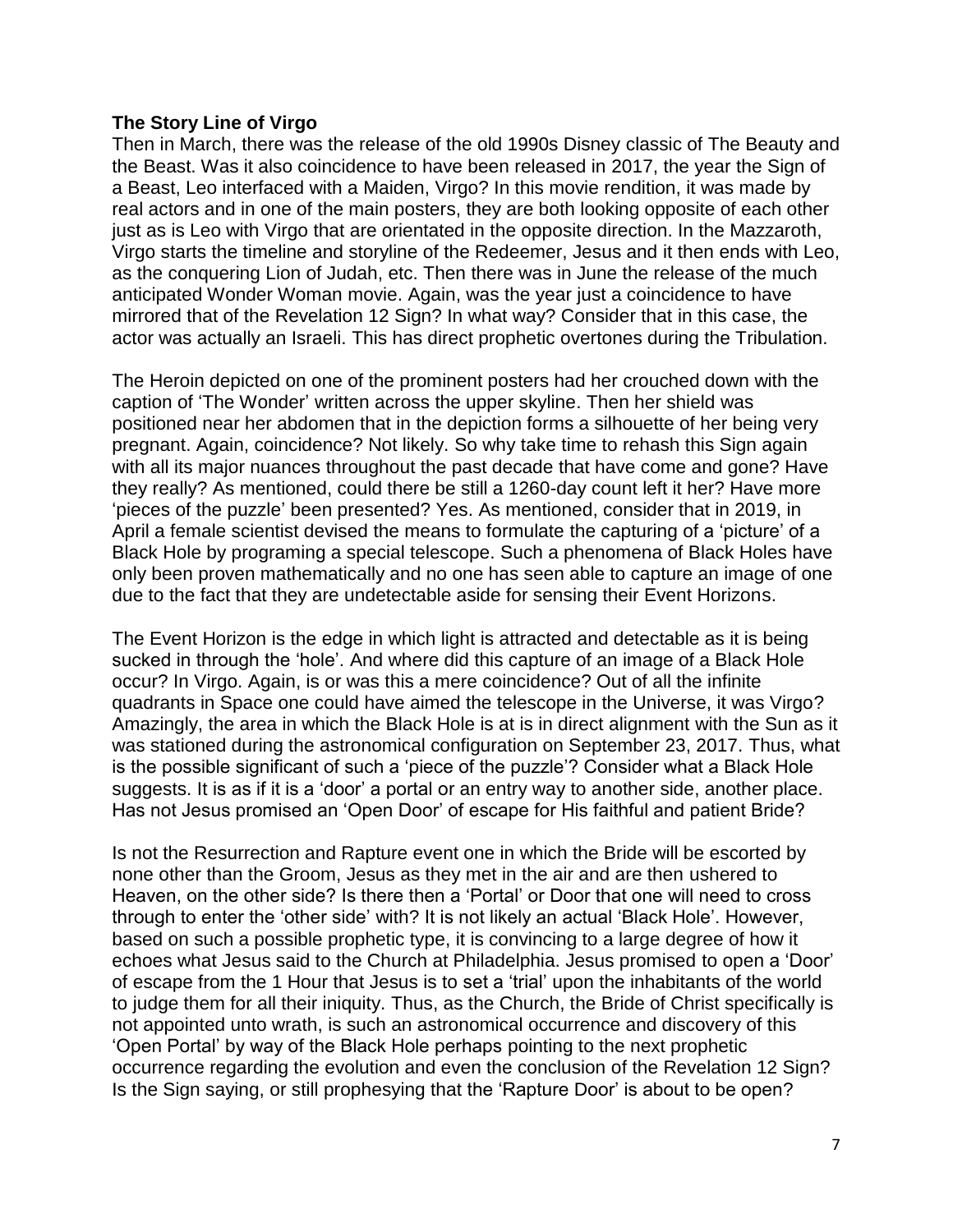# **The Pieces of the Puzzle**

Such will be the Sign for Israel then that at the midpoint of the 7-year Tribulation Period at the 1260th Day, where will be 1260 days left. This is the 'Time of Jacob's Trouble'. The Remnant is to fee to the Wilderness for protection as Jesus warned and confirmed the prophecies given to Daniel. However, as a typology and parallel pattern, could there also be suggesting a dual fulfillment with the other Virgo, Virgin, that of the Bride of Christ? Could there also be that 1260-day count factored in somehow? It will remain to be seen. If anything, this decade-long prophetic journey has confirmed that YHVH does speak through the Sun, Moon and the Stars.

The Revelation 12 Sign was interwoven with the Tetrad Blood Moons, the Sun, comets and even mocking Luciferian parodies Eclipses and now even a Black Hole. Has it been for not? Is it a parallel of when the Remnant of Christ are to flee this world and be protected 'until the indignation passes' per Isaiah 26? One is convinced of it. Now when is this to occur, time wise precisely? That remain to be understood or not perhaps. The following are the 'pieces of the puzzle' in list format, not all inclusive, of course. These main 'puzzle pieces' can be found and more in the book entitled, The Great Sign Virgo, the Maiden, Manchild and Monster. It can be downloaded as a PDF free.

# *The Great Sign Virgo – Free Book Download*

*[https://onedrive.live.com/?cid=F18D5BF95B5644F2&id=F18D5BF95B5644F2%216698&parId=](https://onedrive.live.com/?cid=F18D5BF95B5644F2&id=F18D5BF95B5644F2%216698&parId=F18D5BF95B5644F2%216153&o=OneUp) [F18D5BF95B5644F2%216153&o=OneUp](https://onedrive.live.com/?cid=F18D5BF95B5644F2&id=F18D5BF95B5644F2%216698&parId=F18D5BF95B5644F2%216153&o=OneUp)*

#### *2006:*

*The Da Vinci Code Movie having the Revelation 12 Depiction as the 'hidden code'.*

# *2008:*

*Discovery of the Google Sky Cover-Up of patch in Virgo depicting 'Red Dragon'.*

# *2010:*

*Discovery of 666 Stars in quadrant of the Red Dragon Anomaly in Virgo.* 

# *2012:*

*Discovery of Giza Pyramid alignment matching that of the 3 planets with Leo.*

#### *2014:*

*Discovery of a 1260 day count from Tetrad Blood Moons to Revelation 12 Sign.*

# *2015:*

*Discovery of Comet 67p, deemed the Jubilee Comet during September 23, 2017.*

#### *2017:*

*-Grammy Awards with Beyoncé depicting Virgo Revelation 12 Sign performance. -Discovery of Conception Comet depicting insemination of Virgo 9 months prior. -Movie release of Beauty and Beast alluding to Virgo and Leo in same year. -Movie release of Wonder Woman depicting Israeli heroin as the 'Wonder' of woman. -Discovery of a 33-day countdown from Great American Eclipse to Revelation 12 Sign. -First photographed Black Hole in the constellation of Virgo as a 'door' opening.*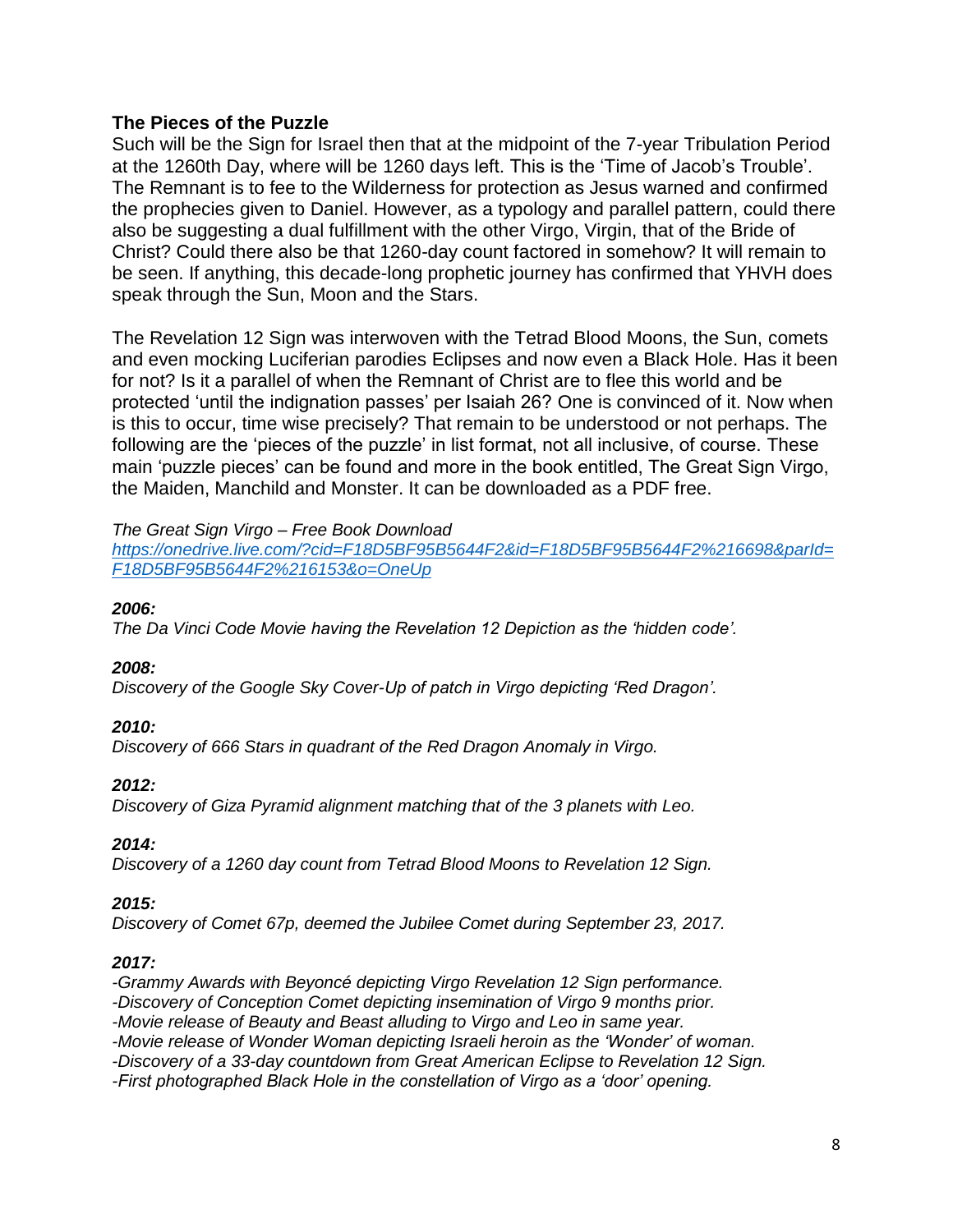# **Parallel Portals of Escape?**

To reiterate, prophecy does have a 'shelf-life' as J.D. Farag also often mentions considering Biblical Prophecy. One would be in agreement in that perhaps the message of the Revelation 12 Sign is that it can't be much longer before the 'Door' is to open and the Resurrection and Rapture of the Bride of Christ is to occur. Consider that in the last decade, there have been an amazing array of increasing depictions in the movies and tv shows of how the Rapture Event is portrayed. Surly the Luciferians are seeking to prepare the masses for such an event that when it does occur, they will have been so desensitized, that life will carry on as normal, for the time being. Perhaps many will encounter such studies of this amazing Sign and consider what was being discerned and accomplished and seek Jesus Christ during the Tribulation Period as a result.

Above all, as noted, the Revelation 12 Sign is for the Remnant of the Jews of the coming Tribulation Period. It is directly tied to the Altar of Sacrifice when the Daily Offering of the 3rd Temple will cease and the Abomination of Desolation occurs. These events are linked to the Revelation 12 Sign and specifically to a timestamp or marker of 1260 days. As it is understood, that during the Tribulation Period at the half-way marker when the AntiChrist, whomever he will be will declare a cessation of the Daily Sacrifices on the Altar of Sacrifice. Amazingly, it is from this exact time marker that the Woman, i.e., 'Virgo' is to take 'flight' from the Dragon. Then, the LORD specifically is to be revealed exactly 1260 days later at the 2nd Advent. Thus, could it be somehow that there could also be a coefficient of 1260 days directly related somehow with the Revelation 12 Sign that 'another' Maiden flees and Jesus Christ appears?

If then the LORD is to appear as in the Parousia at the 2nd coming 1260 days out from the midpoint of the 7-year Tribulation Period, related directly to the Great Sign of Revelation 12, could there be a foreshadowing or counting of a 1260-day count likewise from the astronomical 'fleeing of the Woman', being the Rapture Event of 'Virgo' as the Bride of Christ for the Epiphaneia? It will be contrasted by Jesus only being revealed to His Bride that will be the Resurrection/Rapture event. The questions remains, from what starting date? Not that one is seeking a specific date but a possible prophetic correlation. It could be a totally different spiritual time marker altogether. Nonetheless, the Revelation 12 Sign was and is a 'Sign' that signified a future event it is pointing to.

It was and is a typology of a multi-layered depiction of a birthing, a Rapture, a struggle, and a fleeing. As many tried from different angles to 'solve' this puzzle, many numerical calculations were presented. For example, this study does suggest that the Revelation 12 Sign was and is pegged to the re-dedication of the Altar of Sacrifice on December 10, 2018. It is also a connecting dot/point dealing with the Rev 12 Sign in the following way as noted. From September 23, 2017 to December 10, 2018 was exactly 444 days. In other words, the number 4 stressed to its maximum Biblical connotation. What does the number 4 signify? From BibleStudy.org website on the meaning of Biblical numbers, 4 has some amazing correlations with perhaps the Revelation 12 Sign, the Altar of Sacrifice and what is next to occur will be all about.